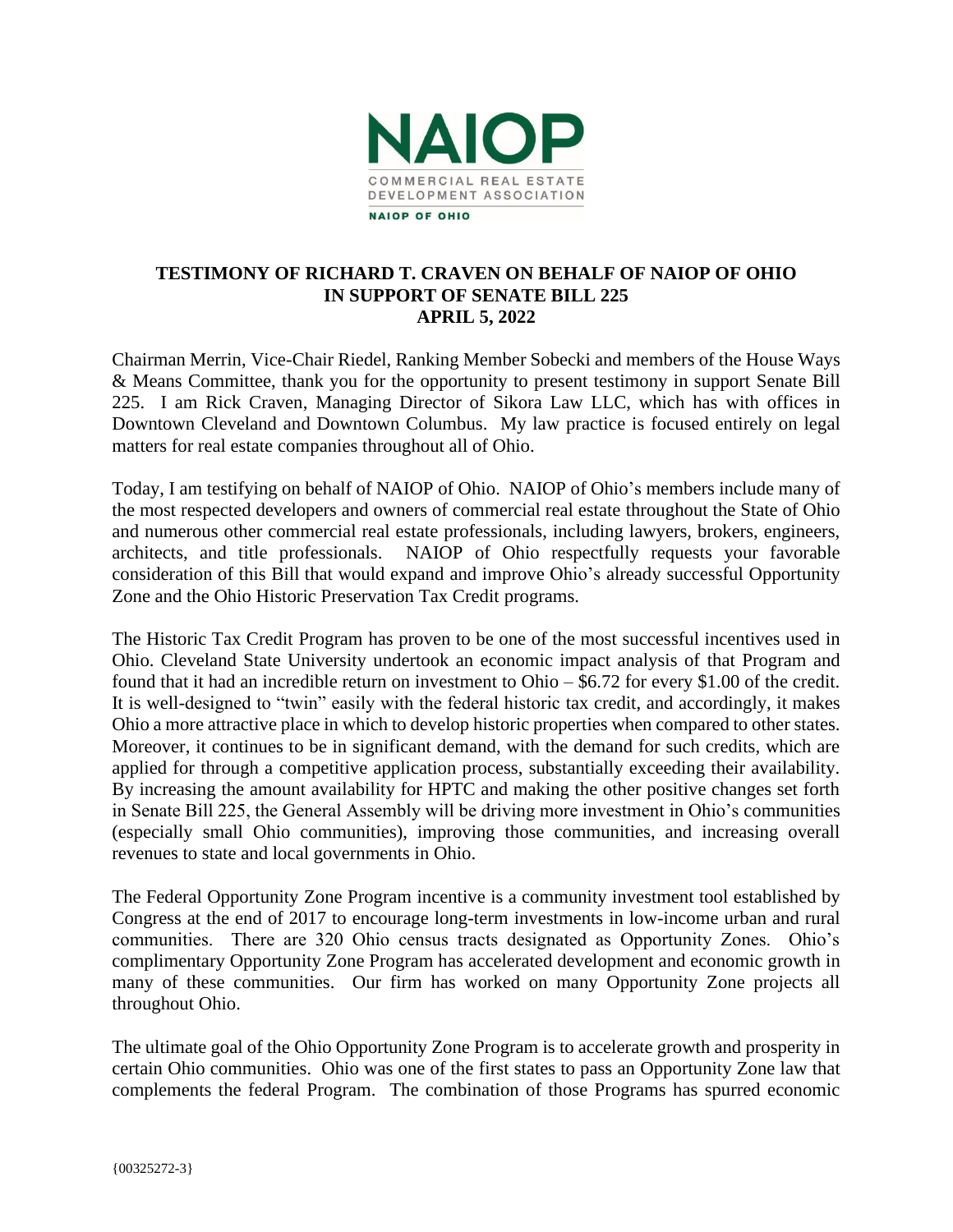development activity. Some developers are now working on their second, third, or fourth developments in Ohio Opportunity Zones, due in part, to those Programs. Ohio's Program has also attracted investors from outside Ohio who have said that they would have chosen Opportunity Zone projects in other states, had it not been for the Ohio Program.

Prior to the most recent Application Period, (with respect to which definitive statistics are not yet available), investments had already been made in more than 215 developments in 72 census tracts, across 18 different Ohio counties. Our firm has seen the direct impact that the Ohio Opportunity Zone law has had on our clients and their investors – incentivizing additional activity all across the State of Ohio. Without the Ohio Opportunity Zone Program benefits, some projects that developers have pursued would not have been financially feasible. Now that we are three years into the Ohio Program, we have determined that there are certain changes that can be made to the Ohio Opportunity Zone Program that will enable it to have greater impact. It is important that Ohio stays at the forefront of these incentives to maintain the positive momentum and to attract more and more investors from outside of Ohio.

The first proposed Amendment will enable Tax Credit Certificates to get into the hands of developers and investors sooner—for Opportunity Zone investments made during the first half of the year. Many of our firm's clients have sold Ohio Opportunity Zone Tax Credit Certificates, and in turn taken those proceeds and reinvested them into other Ohio Opportunity Zone projects, which they will be able to do more quickly and to a greater extend with two rounds of awards per year. It should also be more efficient for the Department of Development to process those applications twice per year, rather than all at once.

The Ohio Opportunity Zone Program should also be expanded so that \$100 million is available for that Program. As our economy pulls out of the pandemic, construction material costs have skyrocketed, putting many projects out of reach financially. Ohio's Opportunity Zone Program provides an additional resource to bring development projects in Opportunity Zones into the realm of financial feasibility. Approximately \$26 million has been applied for so far, in this biennial cycle, and there is more interest in Ohio Opportunity Zone projects now than there has ever been. Ohio should not allow that interest to be stifled due to lack of available funding.

Along those same lines, SB 225 would enable c-corporations to invest in Ohio Opportunity Zone Projects and receive tax credit certificates that they could then sell, which will drive more capital and investments into those areas.

Lastly, flexibility as to the transferability of the Tax Credit would be beneficial to investors, tax credit purchasers, and the State of Ohio as a whole. Although the Program allows for a tax credit certificate to be transferred, the determination of whether the recipient will transfer or claim the certificate must be made prior to a taxpayer utilizing any portion of the Certificate. If a recipient claims a portion of the Certificate but cannot claim the credit in its entirety, the recipient is currently unable to transfer the remaining amount of the Certificate. SB 225 would afford the flexibility to allow those certificates to be claimed in part with the balance sold to someone else who could utilize the remainder.